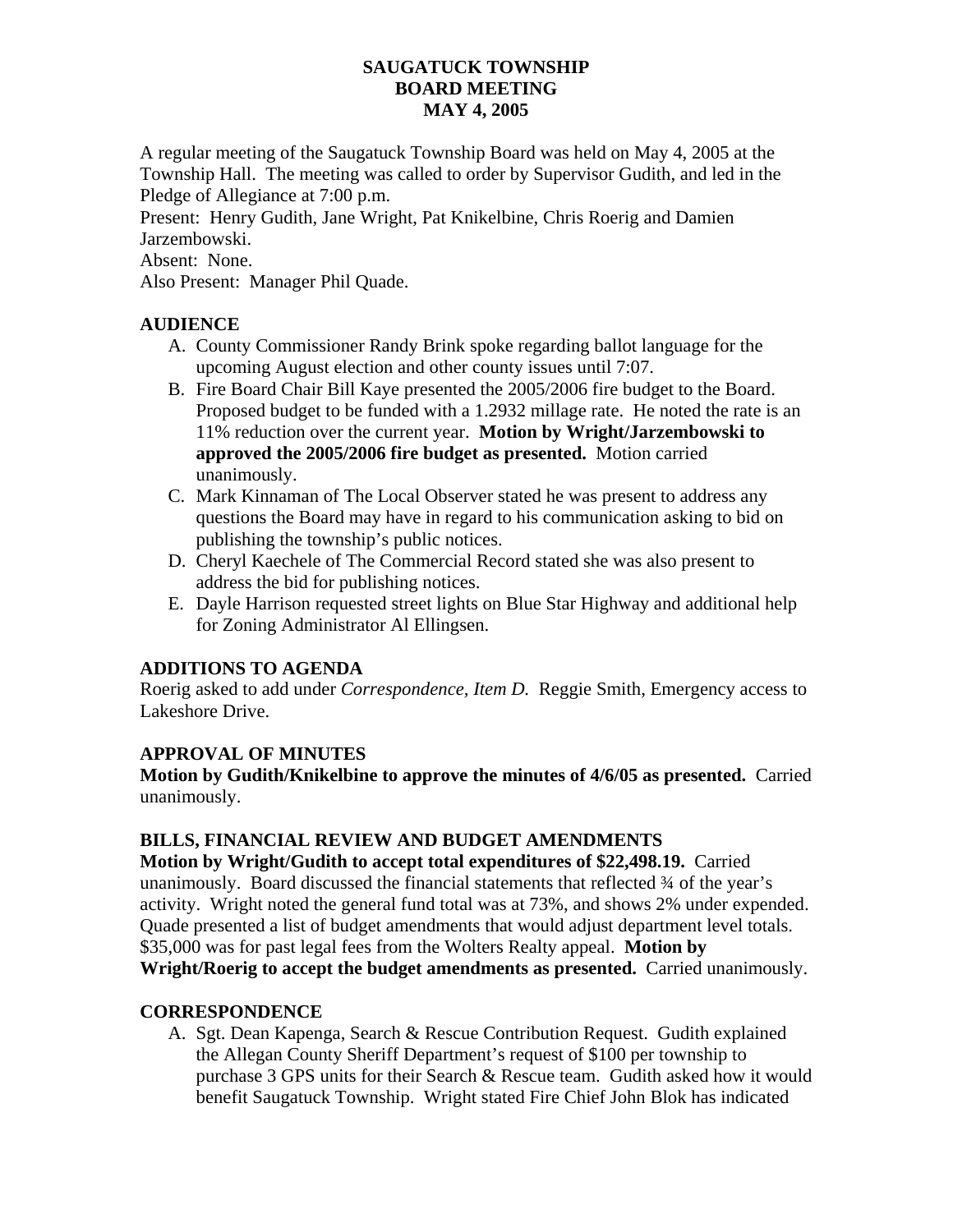### **SAUGATUCK TOWNSHIP BOARD MEETING MAY 4, 2005**

they perform search and rescue and do not charge for the service. Jarzembowski asked if the department is fully capable of the service. Board discussed and decided to get more information from the fire department. **Motion to table the request of \$100 to Allegan County Sheriff Search & Rescue Team by Jarzembowski/Knikelbine.** Motion to table carried unanimously.

- B. Dick Waskin, Resignation to Tree Committee. Gudith stated the reason for Waskin's resignation from the committee was his disagreement to the restrictive and comprehensive tree cutting ordinance being proposed by the Planning Commission and no action was needed.
- C. Local Observer & Commercial Record, Proposal to Publish Public Notices. Gudith asked for questions from the Board. Wright stated both papers were proposing to be the newspaper of record for the Township for the same price and the only question she had was which paper would be more effective. Board discussed pros and cons of a local only circulation as opposed to a subscriber list. Gudith requested Board consider the proposals and address at the next meeting.
- D. Reggie Smith, Emergency Access to Lakeshore Drive. Smith was present to explain the fire department's desire to establish a route around the washout area for emergency purposes only to enable quicker response time to residents south of the washout. Board discussed options and Quade agreed to send a letter to those residents affected inquiring as to their interest in the idea.

### **UNFINISHED BUSINESS**

- A. Tree Cutting Moratorium. Steve Darple and other planning commissioners presented an ordinance, prohibiting tree cutting in the commercial and industrial zones to the Board and requested adoption. Discussion took place and several audience members spoke in support of the moratorium. Board made several changes to the ordinance and Gudith called the question. **Resolution offered by Jarzembowski and supported by Gudith to adopt a tree cutting moratorium for vacant lots in the commercial and industrial zones for a period of 4 months or until the Planning Commission can develop, and Board adopt, a tree ordinance.** Roll call vote resulted in resolution being adopted 4 to 1 with Knikelbine voting no.
- B. Employee Policy and Handbook. Wright stated Quade has submitted two changes, but she would like to submit further changes to the vacation and holiday schedules. Board discussed and agreed to review at the next meeting with additional changes.

### **NEW BUSINESS**

A. Resolution of Adoption of Comprehensive Plan. Gudith explained the resolution would adopt the Tri-Community Comprehensive Plan that the Planning Commission previously adopted and was created as a joint plan for Saugatuck City, Douglas City and Saugatuck Township. Wright applauded the efforts involved in developing the plan. **Resolution to adopt the Tri-Community Comprehensive Plan with amendments as presented was offered by Wright**